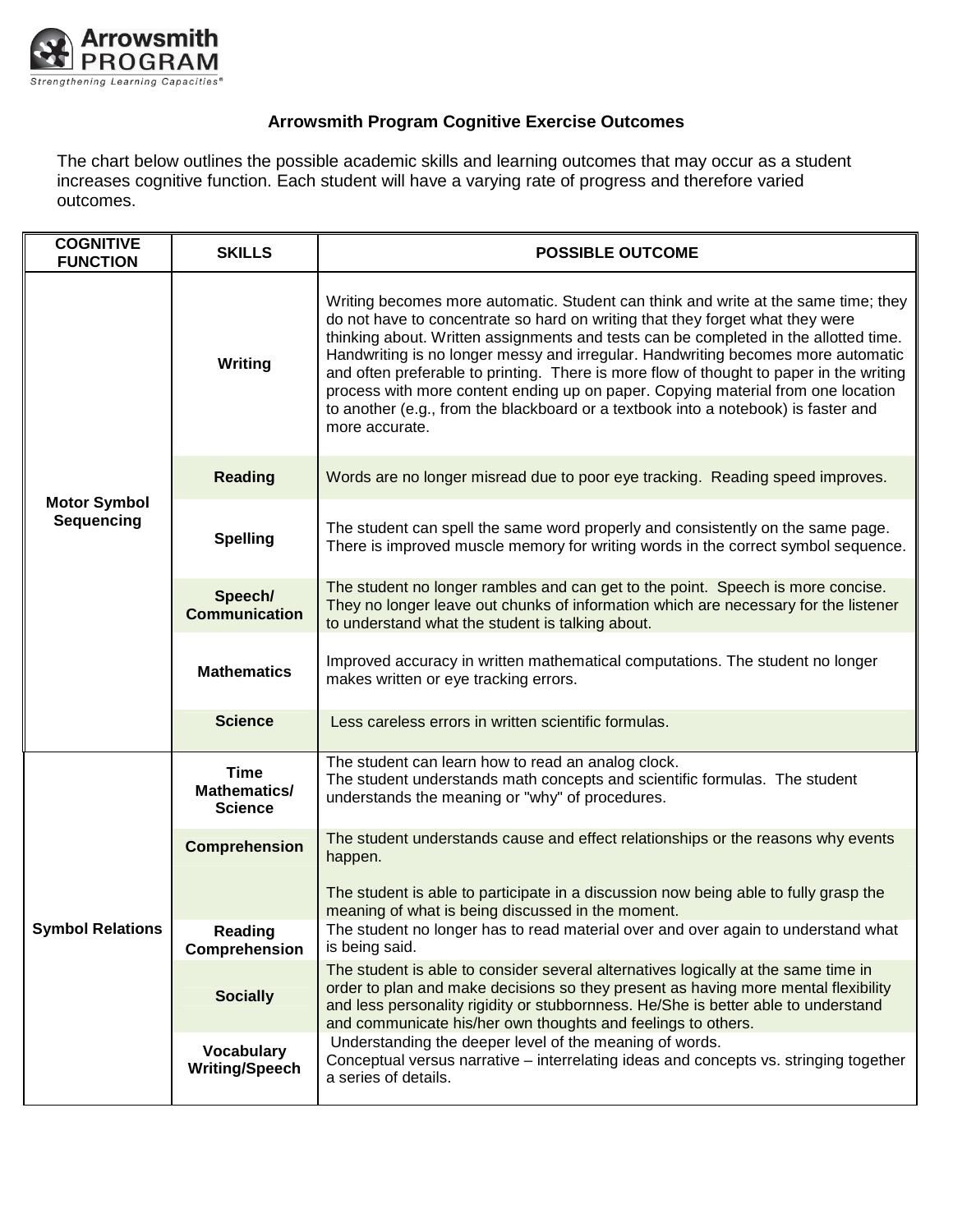

| <b>Memory for</b><br><b>Information or</b><br><b>Instructions</b> | <b>Memory</b>                    | Instructions no longer have to be repeated several times. The student is better<br>able to remember what he/she has to do and can follow through with assignments.                                                                                                                                                                                                                |
|-------------------------------------------------------------------|----------------------------------|-----------------------------------------------------------------------------------------------------------------------------------------------------------------------------------------------------------------------------------------------------------------------------------------------------------------------------------------------------------------------------------|
|                                                                   | <b>School</b>                    | The student will remember what the teacher asked him/her to do for homework.<br>People with this problem tend to compensate by taking notes in order to help<br>him/her remember information or by developing rigid habits without which their lives<br>fall apart. They no longer need to rely on these compensations but can remember<br>the auditory information/instructions. |
|                                                                   | <b>Studying</b>                  | Remembering information for an exam becomes easier and the student is able to<br>retain it through to the exam and after. The student does not forget the information<br>gradually throughout the study time.                                                                                                                                                                     |
|                                                                   | <b>Vocabulary</b>                | Remembering definitions of words.                                                                                                                                                                                                                                                                                                                                                 |
|                                                                   | Reading<br>Comprehension         | Remembering all of the information read leads to better comprehension.                                                                                                                                                                                                                                                                                                            |
|                                                                   | <b>Writing/Speech</b>            | Remembering all of the thoughts intended to impart in speech or written work.                                                                                                                                                                                                                                                                                                     |
|                                                                   | Spelling/Math/<br><b>Science</b> | Remembering rules.                                                                                                                                                                                                                                                                                                                                                                |
| <b>Predicative</b><br><b>Speech</b>                               | <b>Memory</b>                    | In any learning situation the student is able to actively recode information through<br>internal speech in order to retain the information solidly in memory. In other words,<br>the student is able to recapitulate or 'put things in his/her own words'.                                                                                                                        |
|                                                                   | <b>Speech/Writing</b>            | The student can elaborate in both speech and in written expression. The student<br>has a sense of the appropriateness of where words go sequentially in a sentence.<br>Increased fluency in sentence expression.                                                                                                                                                                  |
|                                                                   | <b>Math/Science</b>              | Procedures in mathematics and science can be learned without a breakdown of the<br>steps of the procedure.                                                                                                                                                                                                                                                                        |
|                                                                   | <b>Socially</b>                  | The student has the ability to say things to himself inside his/her head to control<br>his/her behavior. The individual can go through a process of active internal rehearsal<br>of what he/she should do in various situations. The student is capable of thinking out<br>the possible consequences of an action beforehand.                                                     |
|                                                                   | <b>Reading</b><br>Comprehension  | The student has the ability to understand sentences through the meaning conveyed<br>by the positioning of the words in the sentence.                                                                                                                                                                                                                                              |
|                                                                   | <b>Vocabulary</b>                | The student has the ability to learn vocabulary through context - by understanding<br>the meaning of the word by how it is used in a sentence.                                                                                                                                                                                                                                    |
|                                                                   | <b>Reading</b>                   | It is easier to learn and enlist phonics skills in the reading process.                                                                                                                                                                                                                                                                                                           |
| <b>Broca's</b>                                                    | <b>Speech</b>                    | The student is able to think and talk at the same time. The student is less likely to<br>lose his/her train of thought. This results in a gain in confidence in speaking to<br>others in new situations. The individual no longer mispronounces words.<br>Strengthening this area improves the ability to learn the spoken aspect of a foreign<br>language.                       |
|                                                                   | <b>Spelling</b>                  | The student is able to spell using sound-symbol correspondence.                                                                                                                                                                                                                                                                                                                   |
|                                                                   | <b>Vocabulary</b>                | New words can be learned through improved ability to read. Improved word<br>retrieval aids vocabulary building. The student's spoken vocabulary improves<br>because he/she can now pronounce words whose meaning previously was only<br>recognized in silent reading.                                                                                                             |
| <b>Auditory Speech</b><br><b>Discrimination</b>                   | Hearing                          | The student no longer mishears words in a conversation, discussion, lecture, TV<br>program or series of instructions and therefore can now correctly interpret the<br>information heard.                                                                                                                                                                                          |
|                                                                   | <b>Listening</b>                 | While taking notes the student no longer mishears words and writes down the<br>wrong words. A student has less trouble understanding someone who speaks with<br>an accent.                                                                                                                                                                                                        |
|                                                                   | Spelling/Speech                  | Words are spoken and spelled correctly due to an improved ability to hear them<br>correctly.                                                                                                                                                                                                                                                                                      |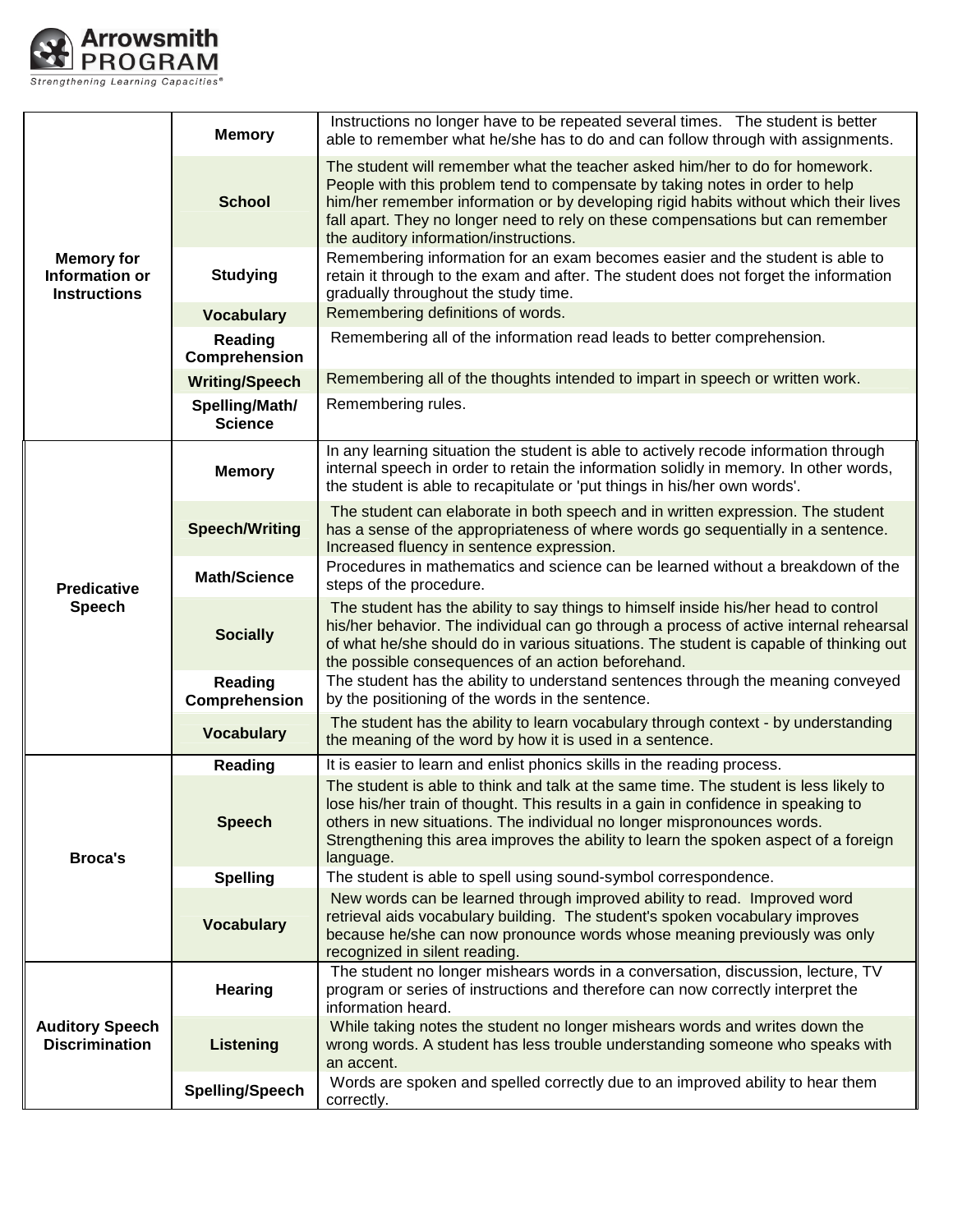

| <b>Symbolic</b><br><b>Thinking</b>    | <b>Planning &amp;</b><br><b>Organizing</b> | The student can develop strategies for studying. The student can work out an active<br>plan to organize him/herself.                                                                                                                                                                                                                                                                                                                                                                                                                                                                                                                                  |
|---------------------------------------|--------------------------------------------|-------------------------------------------------------------------------------------------------------------------------------------------------------------------------------------------------------------------------------------------------------------------------------------------------------------------------------------------------------------------------------------------------------------------------------------------------------------------------------------------------------------------------------------------------------------------------------------------------------------------------------------------------------|
|                                       | <b>Setting Goals</b>                       | The student can create long term goals and plans and follow through on these. A<br>student is often viewed as being more trustworthy because they are stable in long<br>range planning.                                                                                                                                                                                                                                                                                                                                                                                                                                                               |
|                                       | <b>Thinking</b>                            | There is a stronger process of active probing or searching for an answer and<br>increased active mental initiative in problem solving. The student can generalize<br>learned information appropriately to similar situations. The student sees the<br>differences between situations and responds appropriately to the unique elements in<br>each situation. The student is able to self-correct and learn from mistakes.                                                                                                                                                                                                                             |
|                                       | <b>Focused</b>                             | The student is better able to keep his/her attention focused on a language related<br>task to completion. The student can see the main point or overall idea of a symbolic<br>activity (e.g., a discussion, a story, a movie, a math question) and does not get<br>sidetracked by irrelevant details.                                                                                                                                                                                                                                                                                                                                                 |
|                                       | <b>Vocabulary</b>                          | The student will learn new words as a result of increased attention and drive for<br>information.                                                                                                                                                                                                                                                                                                                                                                                                                                                                                                                                                     |
|                                       | Reading<br>Comprehension                   | The student has the ability to see the main point of written material.                                                                                                                                                                                                                                                                                                                                                                                                                                                                                                                                                                                |
|                                       | <b>Writing/Speech</b>                      | More focused writing and speech with an increased ability to stay with the main<br>point without getting sidetracked by irrelevancies.                                                                                                                                                                                                                                                                                                                                                                                                                                                                                                                |
|                                       | <b>Math/Science</b>                        | The ability to organize all cognitive areas to problem solve.                                                                                                                                                                                                                                                                                                                                                                                                                                                                                                                                                                                         |
| <b>Symbol</b><br><b>Recognition</b>   | <b>Visual Memory</b>                       | This is the capacity to recognize and remember a word or symbol visually that has<br>been seen before.                                                                                                                                                                                                                                                                                                                                                                                                                                                                                                                                                |
|                                       | Reading                                    | Reading is no longer a slow process. The student's word recognition level (words<br>he/she can see and say immediately) improves. Reading speed is faster because<br>the student no longer has to rely on sounding out words, but can recognize the<br>words from visual memory.                                                                                                                                                                                                                                                                                                                                                                      |
|                                       | <b>Spelling</b>                            | The student is better able to edit written work and recognize spelling errors.                                                                                                                                                                                                                                                                                                                                                                                                                                                                                                                                                                        |
|                                       | <b>Vocabulary</b>                          | The student can learn vocabulary words as a result of an improved reading ability.                                                                                                                                                                                                                                                                                                                                                                                                                                                                                                                                                                    |
|                                       | <b>Math/Science</b>                        | The student can visually memorize symbol patterns in mathematics or in chemistry.                                                                                                                                                                                                                                                                                                                                                                                                                                                                                                                                                                     |
|                                       | <b>Memory</b>                              | A student can remember four unrelated words in a series. The student can follow<br>oral information.                                                                                                                                                                                                                                                                                                                                                                                                                                                                                                                                                  |
| <b>Lexical Memory</b>                 | <b>Vocabulary</b>                          | Auditory acquisition of new words is improved. The student can use paired<br>associative learning (for example: a road is a street; a dog is an animal).                                                                                                                                                                                                                                                                                                                                                                                                                                                                                              |
|                                       | Reading                                    | Improved ability to match printed words with the sounds of those words.                                                                                                                                                                                                                                                                                                                                                                                                                                                                                                                                                                               |
| Kinesthetic<br><b>Perception</b>      | <b>Agility</b>                             | There is less awkwardness of body movement with decreased clumsiness. The<br>student is less likely to cut himself/herself with a knife or hurt himself/herself when<br>using tools.                                                                                                                                                                                                                                                                                                                                                                                                                                                                  |
|                                       | <b>Writing</b>                             | Writing is maintained on the line with less pressure exerted on the pen.                                                                                                                                                                                                                                                                                                                                                                                                                                                                                                                                                                              |
| <b>Speech</b><br><b>Kinesthetic</b>   | <b>Speech</b>                              | Clearer speech; less likely to get tongue-tied. Clear articulation of words.                                                                                                                                                                                                                                                                                                                                                                                                                                                                                                                                                                          |
| <b>Artifactual</b><br><b>Thinking</b> | <b>Socially</b>                            | The student can interpret non-verbal information such as facial expressions and<br>body language and as a result he/she can change his/her behavior according to the<br>signals people are sending. Also the student acts appropriately in social situations<br>because he/she perceives the significance of the non-verbal information. The<br>student can interpret subtle cues to stop talking excessively about a topic. The<br>student now considers all the existing elements in a situation before acting and<br>therefore behavior is appropriate to the specific situation. The student thinks through<br>a situation and is less impulsive. |
|                                       | <b>Focused</b>                             | The student can develop plans and long term strategies to deal with situations.                                                                                                                                                                                                                                                                                                                                                                                                                                                                                                                                                                       |